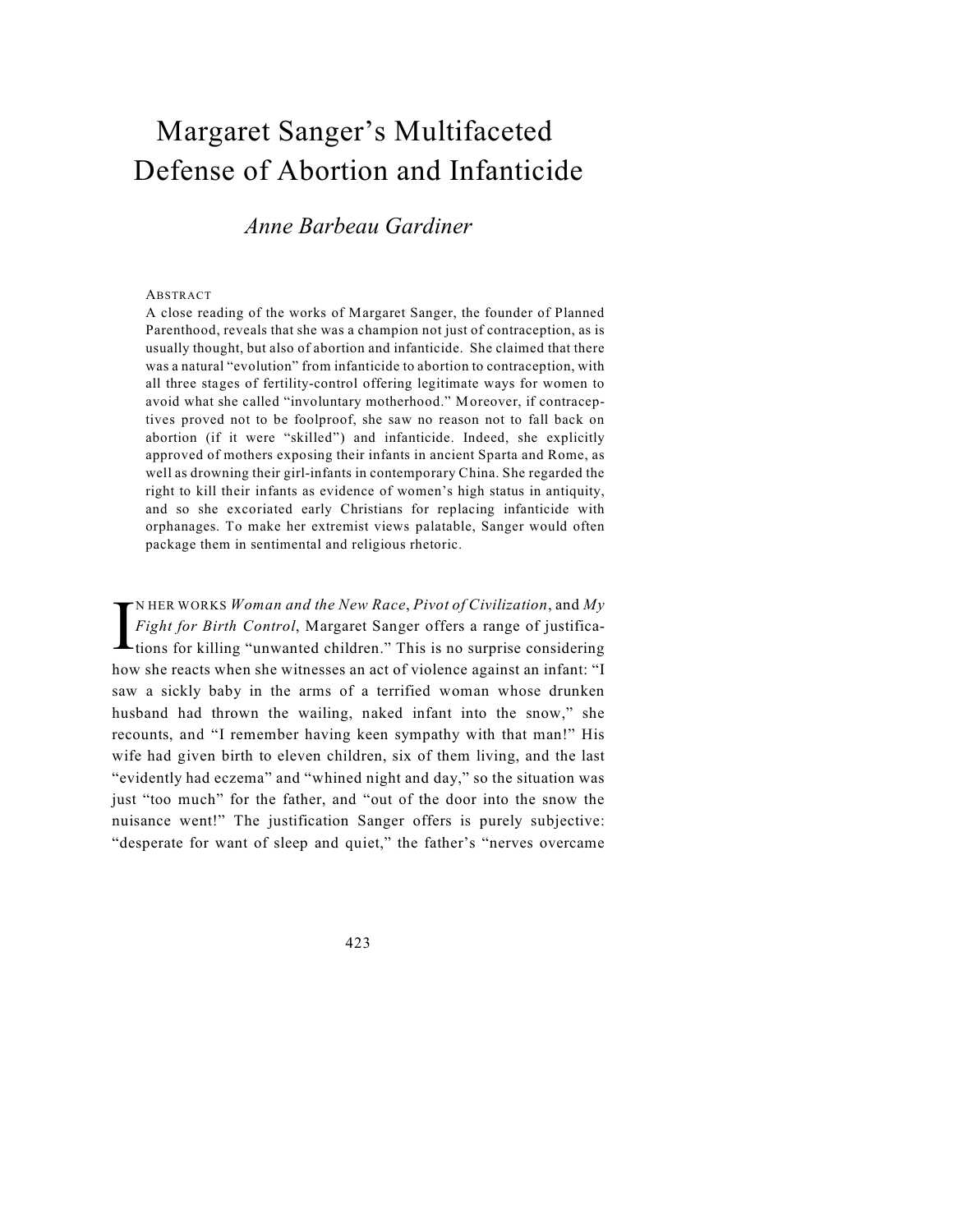him." Infanticide is simply ridding oneself of an intolerable "nuisance."<sup>1</sup>

This passage demonstrates Sanger's pitiless view of nascent life and shows how fitting it is that she should be the founder of Planned Parenthood, today the chief purveyor of abortions in the United States. In another place she remarks, "The most merciful thing that the large family does to one of its infant members is to kill it."<sup>2</sup> She is remembered for her fight to legalize birth control, but a close reading of Sanger's work shows that she saw birth control, abortion, and infanticide as differing only in degree, not in kind. They were points on the same continuum.

Sanger tells of a recurring nightmare of hers: she dreamed that "mechanical, automaton-like crowds were walking, walking, walking, always in the opposite direction" to her and crowding her to the curb, and then suddenly these people turned into "mice; they even smelt like mice." The dream reveals her sense of superiority to the masses, who turn out to be vermin. When she sets up the Clinical Research Bureau in Brooklyn, she observes pointedly that she will be using people instead of mice: it will be "a nucleus for research, a laboratory, as it were, dealing with human beings instead of with white mice" (MF  $122-23$ ,  $312$ ).<sup>3</sup> She refers to the Chinese as breeding "with the rapidity and irresponsibility of flies" (MF 265) and compares most American women to cattle, asking if "any modern stockbreeder" would "permit the deterioration of his livestock" as Americans permit and even "encourage" the deterioration of their race by misguided charities.<sup>4</sup> In 1871, Darwin tried to show, in his *Descent of Man*, that humans did not differ fundamentally from beasts and that human morality had evolved from the social instincts of brutes. Between

<sup>&</sup>lt;sup>1</sup> Margaret Sanger, *My Fight for Birth Control* (New York NY: Farrar & Rinehart, 1931), pp. 12-13. This work will be cited in the text hereafter as MF.

Margaret Sanger, *Woman and the New Race* (New York NY: Truth Publishing 2 Co., 1920), p. 63. This work will be cited in the text hereafter as WNR.

 $3$  Ironically, the "educated classes" were the ones who patronized the ABCL bureau, according to David M. Kennedy, *Birth Control in America: The Career of Margaret Sanger* (New Haven CT: Yale Univ. Press, 1971), p. 182.

Margaret Sanger, *The Pivot of Civilization in Historical Perspective*, edited <sup>4</sup> Michael W. Perry (Seattle WA: Inkling Books, 2001), p. 257. This work will be cited hereafter in the text as PC.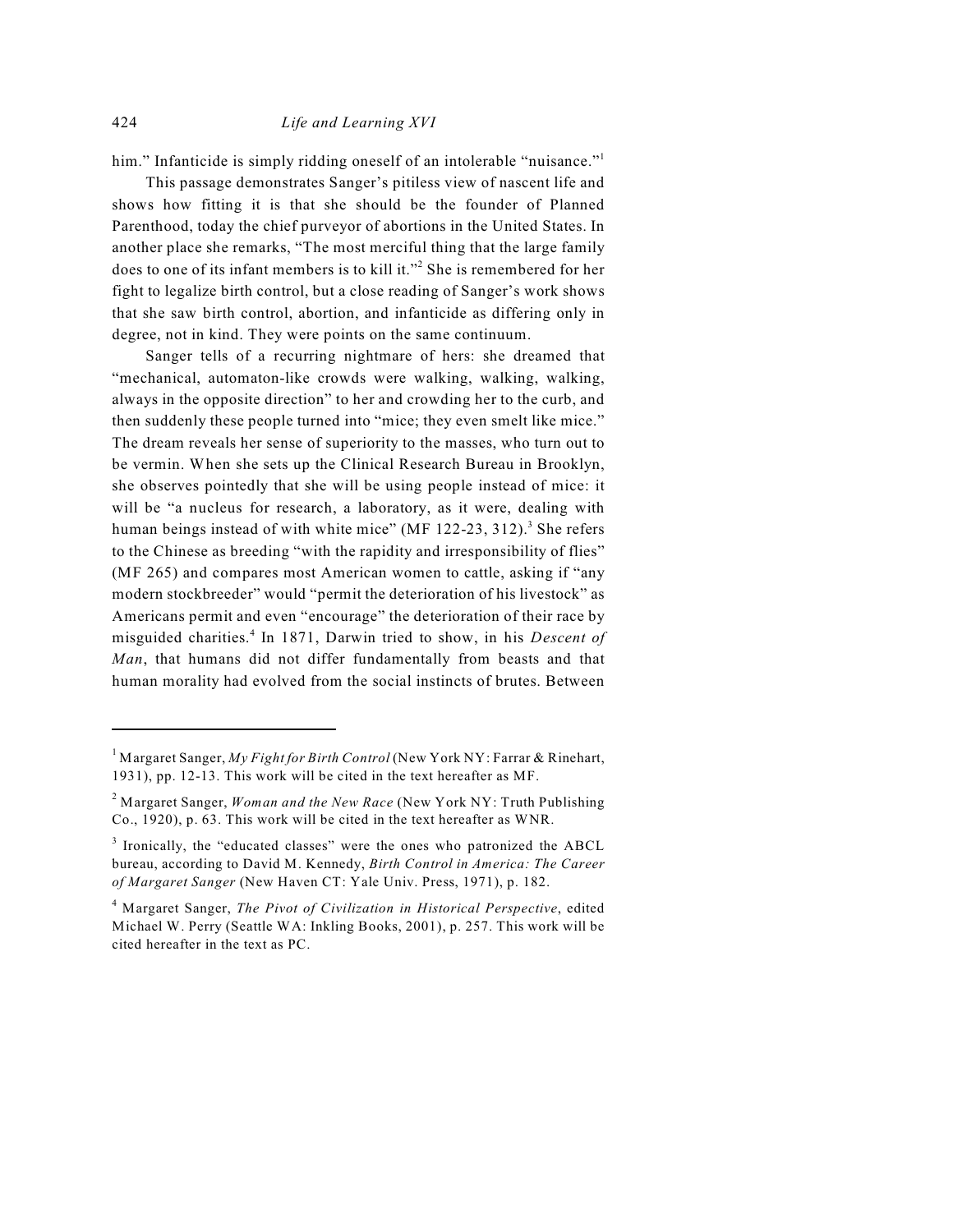1871 and 1930, a Darwinist worldview arose in Europe, according to which humans should be bred like animals for the sake of evolutionary progress, and "the destruction of the less well-endowed" be encouraged to "win space for the expansion" of superior stock.<sup>5</sup> This was Margaret Sanger's worldview; witness her frequent use of the word *unfit* for those she thought should be sterilized, aborted, or left to die.

In her campaign for birth control, Sanger spoke of "the evolution of birth control from infanticide, through abortion, to modern methods of scientific and harmless prevention" (MF 305). But since birth control was supposed to replace infanticide and abortion in her scheme, it had to be foolproof. She tells us that women around 1920 were constantly asking her, regarding birth control, "Is it certain? Will it prevent absolutely?" Yes, she would answer, there are sure methods, and the doubts raised about "the certainty of contraceptives" come from "uninformed" doctors and neighbors. Although the law, she added, forbade her to name the failsafe methods, she could say that they had "stood the test of certainty" in Holland, France, England, and even among the wealthy in the United States; witness their falling birthrates in the past quarter-century (WNR 130-35).

After giving such unqualified assurances to women during the 1920s, Sanger flatly contradicts herself in *My Fight for Birth Control* in 1931. Now she admits that the "need for reliable methods has been far greater and more extended than the ability on the part of the medical profession or science to supply them" and that "biologists and bio-chemists are now at work perfecting the science of contraception" (MF 341, 343). So birth control offers no absolute "certainty" after all. So what happens when contraceptives fail and women are faced–to use Sanger's term–with "involuntary motherhood"? She explains that "nearly all" working-class women fall into two groups in such a crisis: the first group will "find refuge in abortion," while the second will be "hopelessly" resigned. The better choice, she declares, is abortion, for those "in whom the feminine urge to freedom is strongest choose the abortionist," while the others bring children to birth "hoping that they will be born dead or die" (WNR 120).

Richard Weikart, *From Darwin to Hitler: Evolutionary Ethics, Eugenics and* <sup>5</sup> *Racism in Germany* (New York NY: Palgrave Macmillan, 2004), pp. 22, 78, 82.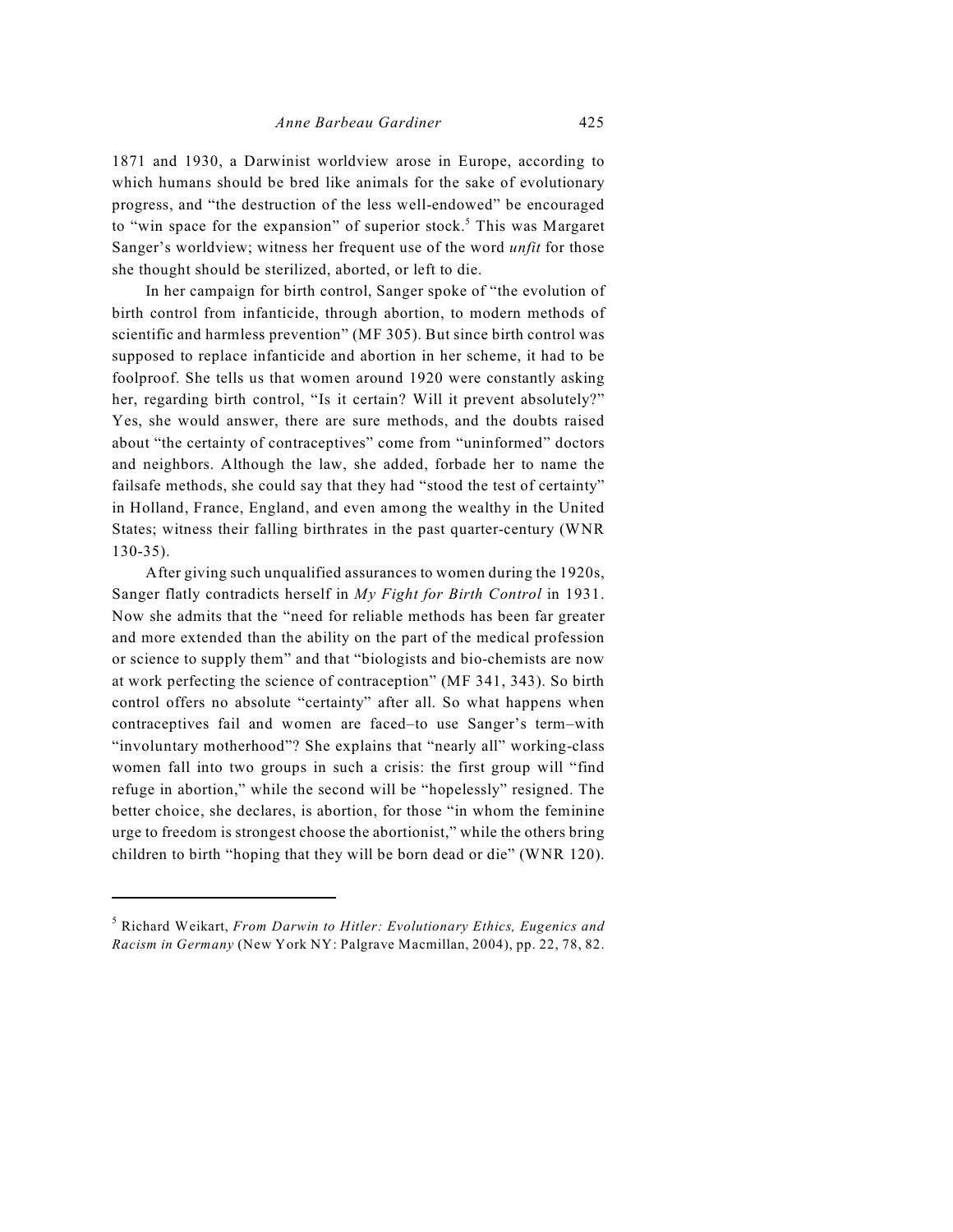Thus, according to Sanger, *nearly all* working-class women wish their unborn children dead, but only some of them act on that wish. She approves heartily of those who choose abortion because she says they follow an irresistible "urge" to guard their liberty: women are driven to defy "church and state," she exclaims, by "the strongest force" in their nature, by an "absolute, elemental, inner urge" of the "feminine spirit" (WNR 12, 28).

Sanger was aware that abortion in Europe served as a backup to contraception, for she had visited Europe several times, and she noted that in Berlin of the 1920s "contraceptive devices could be purchased in every apothecary shop," yet "more than half of the known pregnancies ended in abortion" (MF 305). She claimed that a child dead from abortion was no worse off than an orphan: "when the practice of abortion was put under the ban by the Church, an alternate evil–the foundling asylum, with its horrifying history–sprang up" (MF 133). In a recent book, Leslie Cannold follows Sanger in urging women to demand a dead fetus rather than give up their child to adoption.<sup>6</sup>

As I will show, Sanger's defense of infanticide applies as well to abortion. One way she defends child-killing is to argue that it was universally practiced by primitive women and was of great benefit to them. She sees it as a natural stage of evolution. Citing sources alleging that it was widely practiced by Aborigines in Australia and New Zealand, Indians in the Western Hemisphere, Africans, ancient Semites, and primitives in Japan, India, China and Europe, she contends that the "privileges of women" were greatest in those places where infanticide was the rule. Rather than give proof of this, she asks two rhetorical questions: "If infanticide did not spring from a desire within the woman herself, from a desire stronger than motherhood, would it prevail where women enjoy an influence equal to that of men? And does not the fact that the women in question do enjoy such influence, point unmistakably to the motive behind the practice?" (WNR 13-15). She thinks primitive women killed their newborns down the ages chiefly for the sake of social *privileges* and

Leslie Cannold, *The Abortion Myth* (Hanover CT: Wesleyan Univ. Press, 2000), <sup>6</sup> p. 115. She contends that women make an "ethical" decision when they reject an "evacuation" that would keep the fetus alive for adoption and insist, rather, on an abortion that will kill the child they cannot "mother themselves."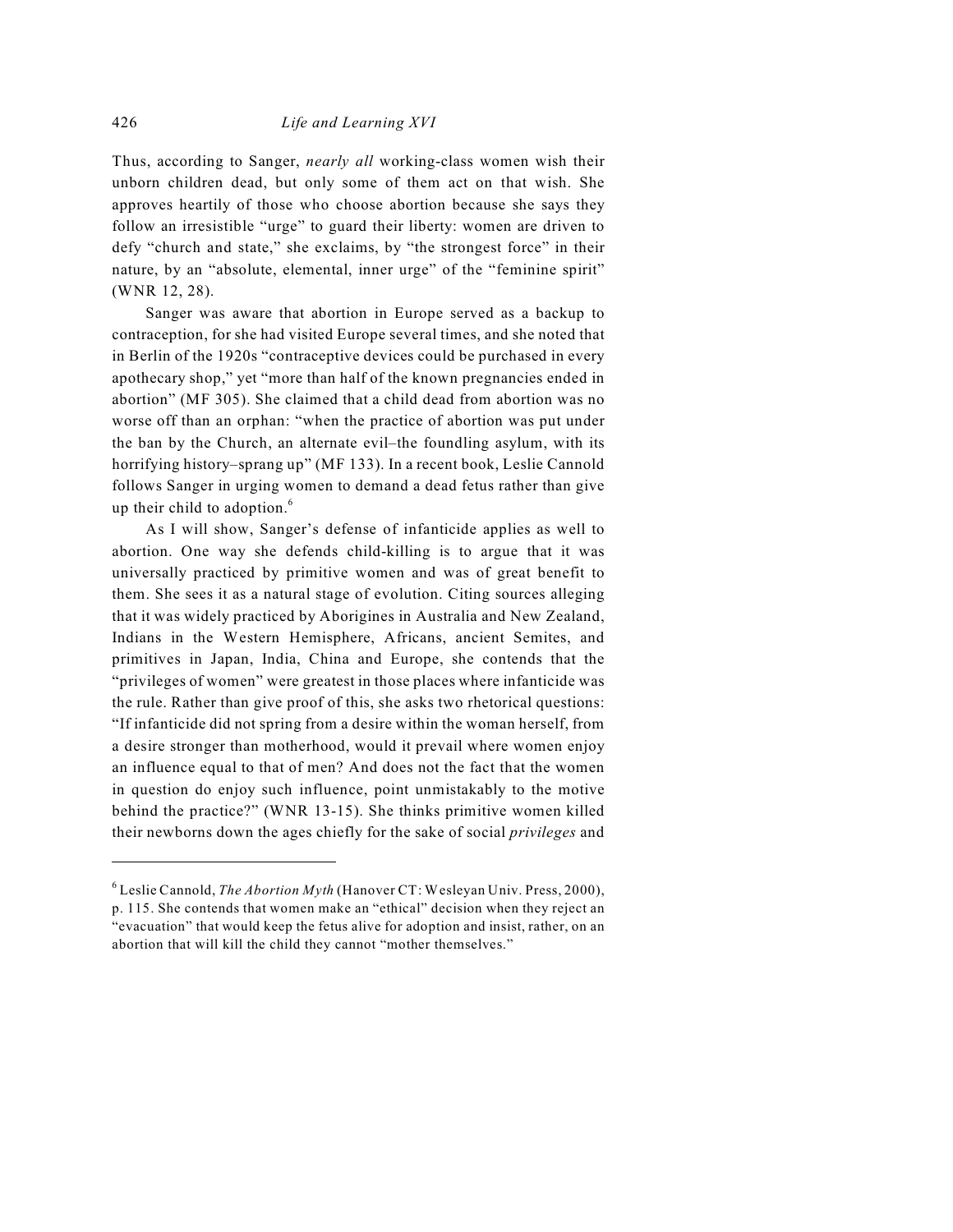## *influence*.

It seems to defy logic to claim that women had an equality with men in places where female infants were systematically chosen for slaughter. Yet this is Sanger's contention. Evidently, she sees female infanticide as part of the law of supply and demand–limit the supply, and the value of the surviving women goes up. In the same way she calculates that the deaths of millions of soldiers in WW I gave laboring men of the 1920s a brief spike in wages: "Even with the temporary advantages gained by the wiping out of millions of workers in the Great War, labor's problem remains unsolved. It has now, as always, to contend with the crop of young laborers coming into the market" (WNR 145). Here she coolly reduces the vast carnage of the war to economic *advantages* and describes the children of the lower classes in the 1920s as a surplus *crop* that will once again bring down the wage-earner's *market* price.

In *Pivot of Civilization* (1922), Sanger again uses primitives to defend infanticide when she laments that motherhood among the masses in her day "does not rise to the level of the barbarous or the primitive. Conditions of life among the primitive tribes were rude enough and severe enough to prevent the unhealthy growth of sentimentality, and to discourage the irresponsible production of defective children" (PC 189). She considers primitives to be superior to her sentimental contemporaries because at least they killed the unfit or let them die through neglect in the evolutionary struggle to survive. Sanger laments that charities in her day are an "international menace" because they will not allow "biological and racial mistakes" to perish (PC 258-60). Here she encourages infanticide by omission of children whom she sees as evolutionary *mistakes*, echoing Agnes Bluhm, the German physician who publicly advocated, only a decade earlier, the infanticide of handicapped and imbecile newborns.<sup>7</sup>

A second way Sanger defends infanticide is to say that it increased as civilization advanced. She praises Plato and Aristotle for urging the elimination of deformed, sickly, or surplus children, calling Aristotle a "conscious advocate of family limitation even if attained by violent means." She is not at all repelled by *violent means*. In Sparta, she alleges, women "ruled their husbands" and owned land, so if they killed their

Weikart, *From Darwin to Hitler*, 155. <sup>7</sup>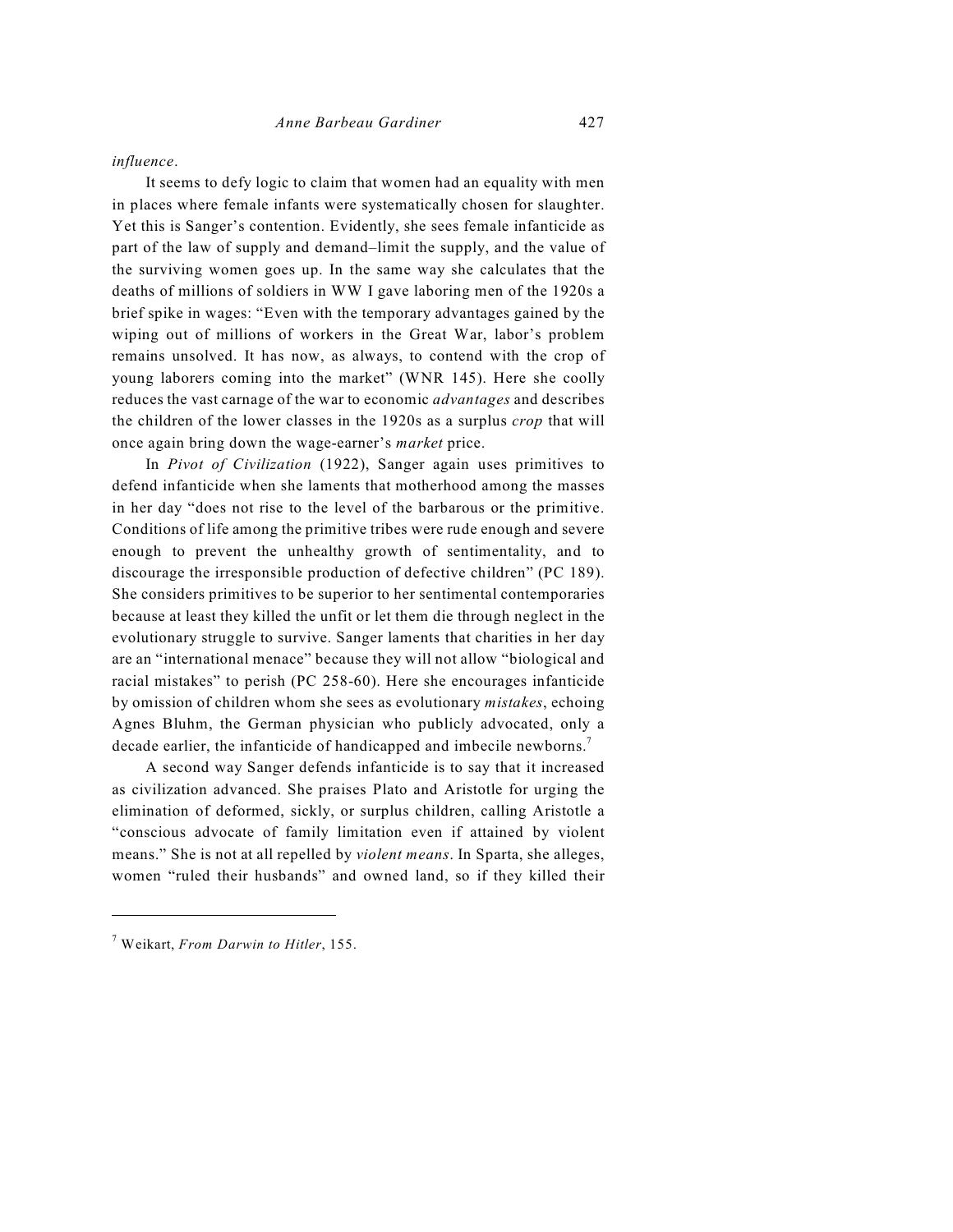"unwanted children" it had to be because they chose to do it for "personal freedom," since they were free to abolish the practice. Sanger sets up the courtesan Aspasia and the lesbian Sappho as models for women. She claims that the Greek wives of that era were so envious of Sappho's freedom and self-development that they killed their own children to emulate her. Instead of proof, she offers another rhetorical question: "can there be any doubt that they acquiesced in the practice of infanticide as a means to that end?" (WNR 15-19)

Sanger even approves of female infanticide in contemporary China. She complains of "meddling" Christian missionaries who campaign "to keep parents from drowning girl children" and merely cause food shortages. She also deplores the establishment of an international fund to save thirty million Chinese from a famine which, she says, they brought on by "procreative recklessness" (PC 217). She would let those millions starve to teach them a lesson about birth control. Sanger again justifies euthanasia by omission when she complains that missionaries in China engage in the "fruitless" task of "temporarily" relieving the "physical miseries of otherwise neglected elements" (MF 264, 267). Evidently, these "elements" are in her eyes "unfit" to live and should be left alone to die.

Sanger also hints that the children of "feeble-minded" Americans should be eliminated by a lethal neglect: "Are we to check the infant mortality rate among the feeble-minded and aid the unfortunate offspring to grow up, a menace to the civilized community even when not actually certifiable as mentally defective or not obviously imbecile?" On the same basis she opposes free medical and nursing care for "slum mothers" (PC 204, 215).

Yet a third way Sanger defends infanticide is to say that its unbroken practice down the ages proves that it comes from a great, irresistible "instinct" in women. She contends that "the wide prevalence of the custom is the first and best proof that women are driven by some great pressure within themselves to accede to it" (WNR 21). Her words *instinct* and *driven* suggest that women have no free will in the matter and cannot be blamed for killing their newborns. Despite heavy penalties and the availability of foundling homes, she argues, infanticide remained the most common crime in Christian Europe till the end of the eighteenth century, and it stopped then only because abortion supplanted it. For infanticide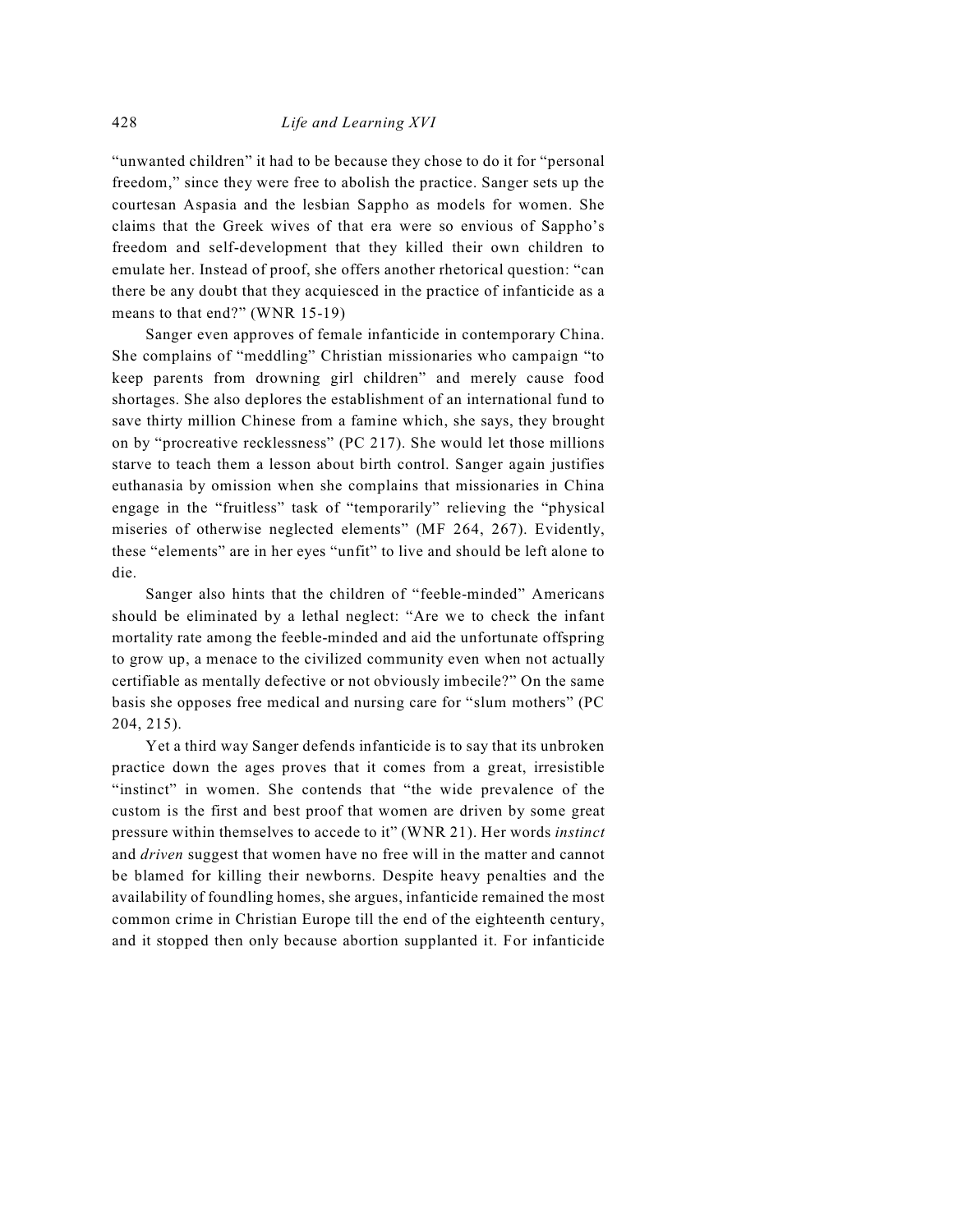can never be suppressed, she insists, it can only *evolve* into abortion and birth control. Child-killing disappears when the "skill in producing abortions is developed or knowledge of contraceptives is spread, and only then" (WNR 24). If infanticide is simply a point on a single evolutionary continuum, it follows that women may go back to it if contraceptives fail and abortions are costly. Indeed, Sanger finds nothing to blame in Chinese women of her day using infanticide even though there are "extremely skillful" midwives available to perform abortions (WNR 21). In her view of infanticide, Sanger resembles the Darwinist Ernst Haeckel, who wrote that killing newborns was "no different than killing other animals," for the newborn child was "completely devoid of consciousness" just like "a lower vertebrate."<sup>8</sup>

Although here and there in her work Sanger deplores back-street and self-induced abortions, this is just a strategy to win public support for birth control as the only modern alternative to abortion. After all, since she defends infanticide to the hilt, why would she draw the line morally at abortion? At one point she declares that abortion is fine when performed in a *skilled* way: "We know that abortion, when performed by skilled hands, under right conditions, brings almost no danger to the life of the patient" (WNR 200). She is concerned only with the pregnant woman and never shows compassion for the "unwanted child," whether unborn or newborn, thus leaving ample room for the future legalization of abortion and infanticide, once the battle for birth control is won.

Sanger makes still a fourth justification of infanticide when she argues that the woman who tries to get rid of her "unwanted child" is herself the victim of social and marital "violence." First, society commits a "slow murder" upon her when it tries to enslave her into motherhood and shields itself behind "dead creeds," "ancient, inhuman moral creeds" (WNR 28, 75). Sanger is especially vehement against Christianity because she imagines that women had attained high "privileges" in ancient Greece and Rome through the use of infanticide and that these were "swept away by the rising tide of Christianity." Ever since, she laments, "Sex morals for women" have been "negative, inhibitory and repressive" (WNR 177- 79). The husband is also guilty of "violence," she claims, because

Weikart, *From Darwin to Hitler*, 147. <sup>8</sup>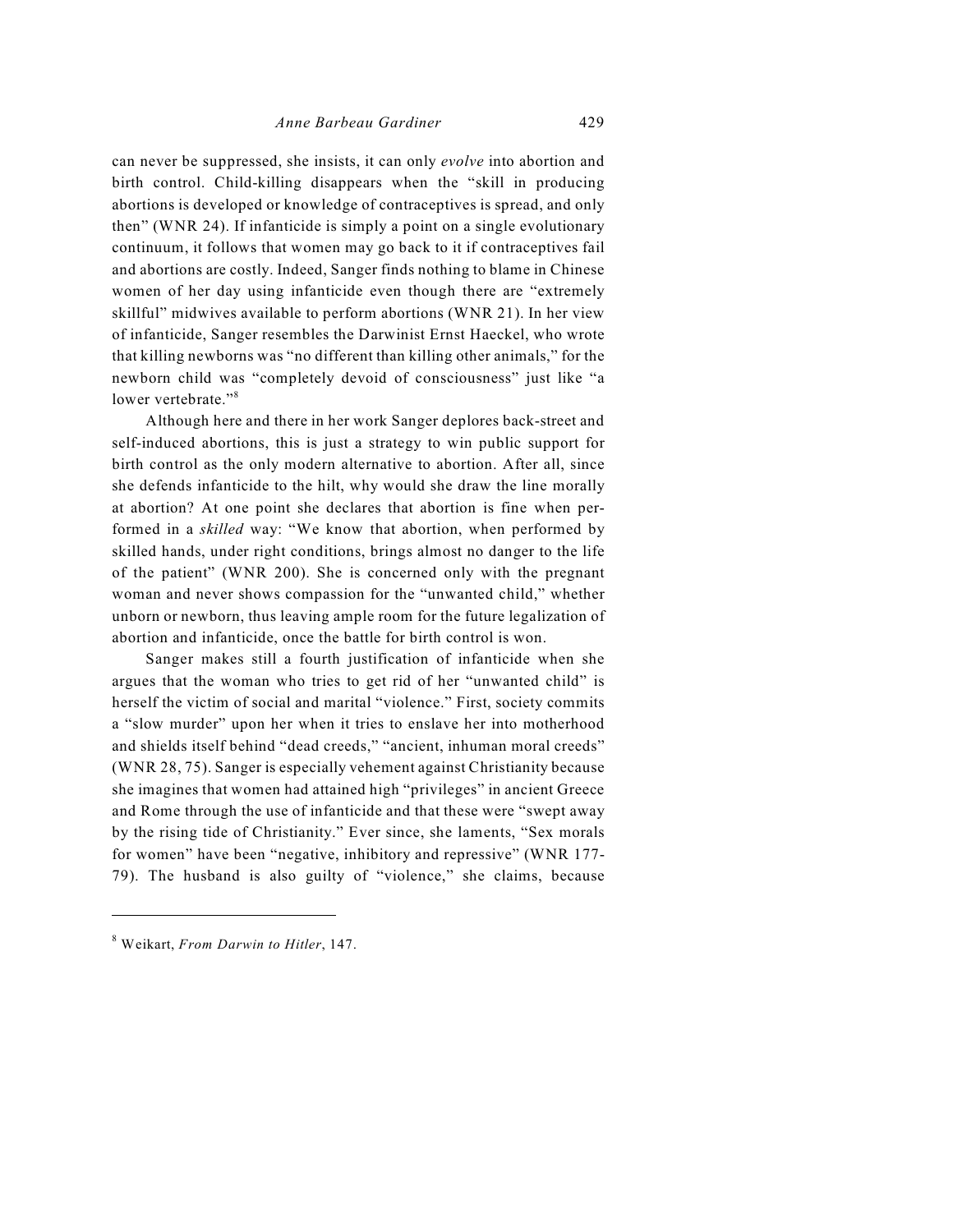wedlock is no more than "prostitution legalized by the marriage ceremony," "a system under which the lawful rapes exceed the unlawful ones a million to one." Compared to what they suffer in matrimony, Sanger sees all other wrongs that women endure as "inconsequential in nature and in number" (WNR 112, 178).

As a victim of "violence," then, the woman who kills her unwanted offspring is not committing a "crime," Sanger contends, but only fulfilling her "highest duty." By choosing "the surgeon's instruments" she becomes a "martyr," in that she refuses to sacrifice "what is highest and holiest in her–her aspiration to freedom, her desire to protect the children already hers" (WNR 86, 129). Almost always when she mentions the crime of abortion, Sanger puts quotation marks around the word *crime*–another way of justifying the violence done to babies. She writes, "When society holds up its hands in horror at the 'crime' of abortion, it forgets at whose door the first and principal responsibility for this practice rests." The blame rests "squarely upon the heads of the lawmakers and the puritanical, masculine-minded person who insists upon retaining the abominable legal restrictions" (WNR 121, 127-28). But Sanger does *not* put quotation marks around the word *crime* when she charges the Catholic Church with teaching nothing "about the crime of bringing an unwanted child into the world" (WNR 168), a "crime" she considers the greatest of all. She even sees the infant who dies in the first year as "more fortunate" than the one who lives to be punished by his parents' "fecundity." Not even an education can compensate one for "the misfortune of being a superfluous child" (PC 195, 201).

Sanger is zealous not only to free women from "involuntary motherhood," but also to browbeat and coerce those who disagree with her into compliance–especially those who welcome disabled children or large families. No man or woman, she declares, has "a right to bring into the world those who are to suffer from mental or physical affliction" (WNR 89). Since such cases were detected at the time only after birth, she is making here another justification for infanticide. Sanger repeatedly browbeats the woman who *wants* a large family by telling her that she is reducing herself to a "brood animal" and a "breeding machine," engaging in "the most immoral practice of the day," and doing an "injury to society." If the woman is working-class, she should consider that "Every jail, hospital for the insane, reformatory and institution for the feeble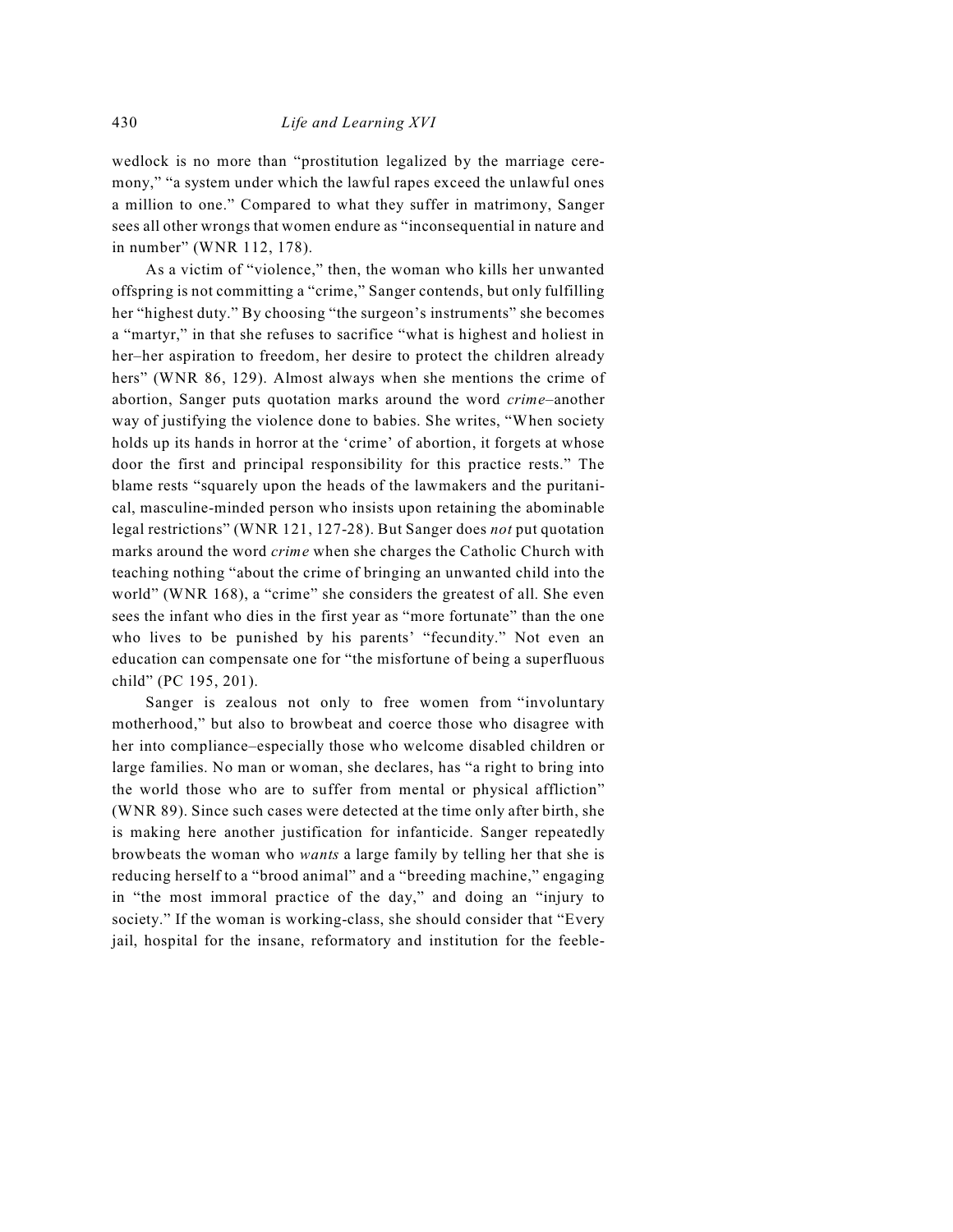minded cries out against the evils of too prolific breeding among wageworkers," and if she is rich, that it is "immoral" for her to have a large family and halt her "self-development" (WNR 2, 53, 57-58, 63-64, 68).

Sanger also wants to curb the procreative liberty of the masses through population control. A recent historian notes that Sanger regarded at least a quarter of Americans as "unfit" to breed and advocated sterilization for all "defectives." In *Pivot of Civilization* (1922) she recommends that the state handle the problem of the "unfit" with "force or persuasion"–"propaganda for the many and coercion for the resisting few." This policy would weed out the "least desirable members" of society by "the very roots."<sup>9</sup> She warns that "Possibly drastic and Spartan methods may be forced upon American society if it continues complacently to encourage the chance and chaotic breeding that has resulted from our stupid, cruel sentimentalism." *Spartan methods* originally included infanticide.<sup>10</sup> Of course, Sanger does not consider such browbeating and coercion as a form of *violence*. Among the "unfit" to breed, she numbered not only the disabled, but also the "chronically indigent."<sup>11</sup>

Besides all this, after winning a legal victory on January 8, 1918, in the New York Court of Appeals, Sanger wanted to force physicians to prescribe more contraceptives. Judge J. Crane's ruling was that a physician could prescribe contraceptives for health reasons, but, as Sanger noted, "few physicians" were taking advantage of his ruling in the two years that followed, though "under that decision, a physician has a right, and it is therefore his duty, to prescribe contraceptives in such cases." Here Sanger changes the court's *permission* into the doctors' *right*, and then imperiously transforms *right* into *duty*. Allowing no room for conscience, she insists that doctors are *bound*, "bound, in the very nature of things" to prescribe contraceptives "to an increasing degree" (WNR 218-19, 222). At that time as in ours, *health* was an elastic term, so the 1918 ruling, according to one historian, "allowed physicians a wide

Angela Franks, *Margaret Sanger's Eugenic Legacy: The Control of Female* <sup>9</sup> *Fertility* (Jefferson NC: McFarland and Company, 2005), pp. 12-3, 16, 71, 187.

 $^{10}$  *Pivot of Civilization*, p. 187. Michael Perry notes the implication of infanticide here.

<sup>&</sup>lt;sup>11</sup> Franks, *Sanger's Eugenic Legacy*, pp. 47-50.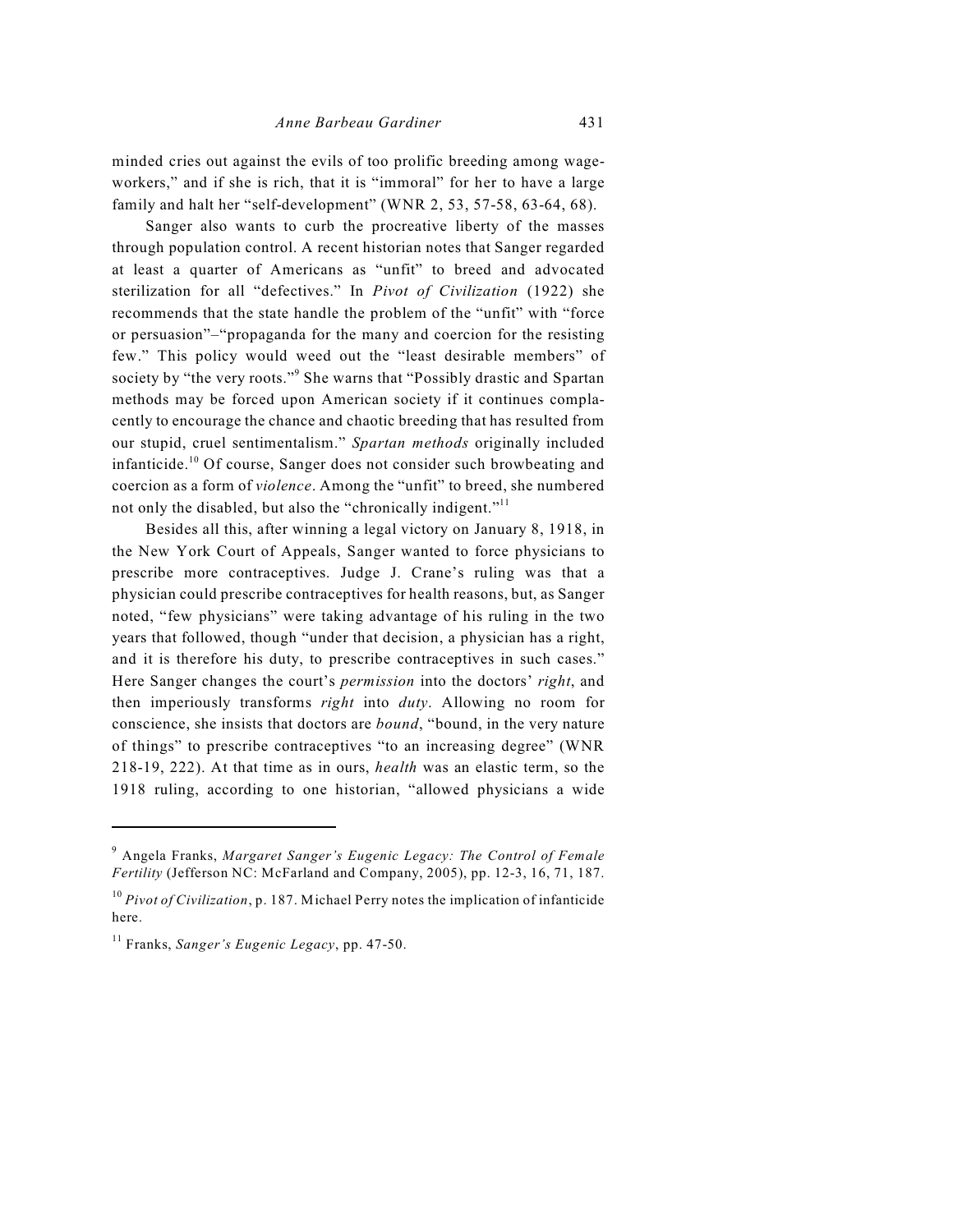latitude" in prescribing contraception "as a preventative or a therapeutic device."<sup> $12$ </sup> But that was not enough for Sanger, who saw family limitation as the panacea for all social problems. In her *Birth Control Review*, she wrote that medicine "should broaden its conception of its responsibilities to include the amelioration of eugenic, economic, and social problems through the application of medical knowledge."<sup> $13$ </sup> Thus she yearned to make the practice of medicine a robotic arm of eugenics and population control.

One may well ask how Sanger could defend abortion and infanticide, not to mention forcible sterilization, and yet take such a righteous tone. She did it by throwing a veil of religious-romantic language over much of what she said. She recounts how in the years before World War I, "a new religion" began to spread that had "no definite name." All its followers were "freethinkers, agnostics or atheists" like her, yet they were just "as fanatical in their faith in the coming revolution as ever any primitive Christian was for the immediate establishment of the Kingdom of God" and, like members of the "early Church," they had "martyrs aplenty" (MF 76-77). She thinks H. G. Wells summed up the "creed" of this "new religion" when he said that the subject of sex was "obscene when whispered in secret," but "decent and clean" when "proclaimed from the housetops in the open" (MF 276).

Furthermore, Sanger warns that *not* to speak openly about sex leads to *hidden crimes*: "Truly the church and those 'moralists' who have been insisting upon keeping sex matters in the dark have a huge list of concealed crimes to answer for" (WNR 110). She blames "grossly immoral 'moralists'" for the "miseries, diseases, and social evils" of her age (PC 224), because she thinks "all our problems are the result of overbreeding among the working class" and the moralists who deny birth control to this class are responsible for that overbreeding.<sup>14</sup> Sanger excoriates as "indecent" those who want to keep women pure by depriving them of the "scientific knowledge" of sex. She exults that "The barriers

 $12$  Kennedy, p. 88.

 $13$  Kennedy, p. 181. (He is citing the March 1917 issue, p. 14).

<sup>&</sup>lt;sup>14</sup> Kennedy, pp. 111-12. (He is citing *The Birth Control Review*, February-March 1918, p. 14).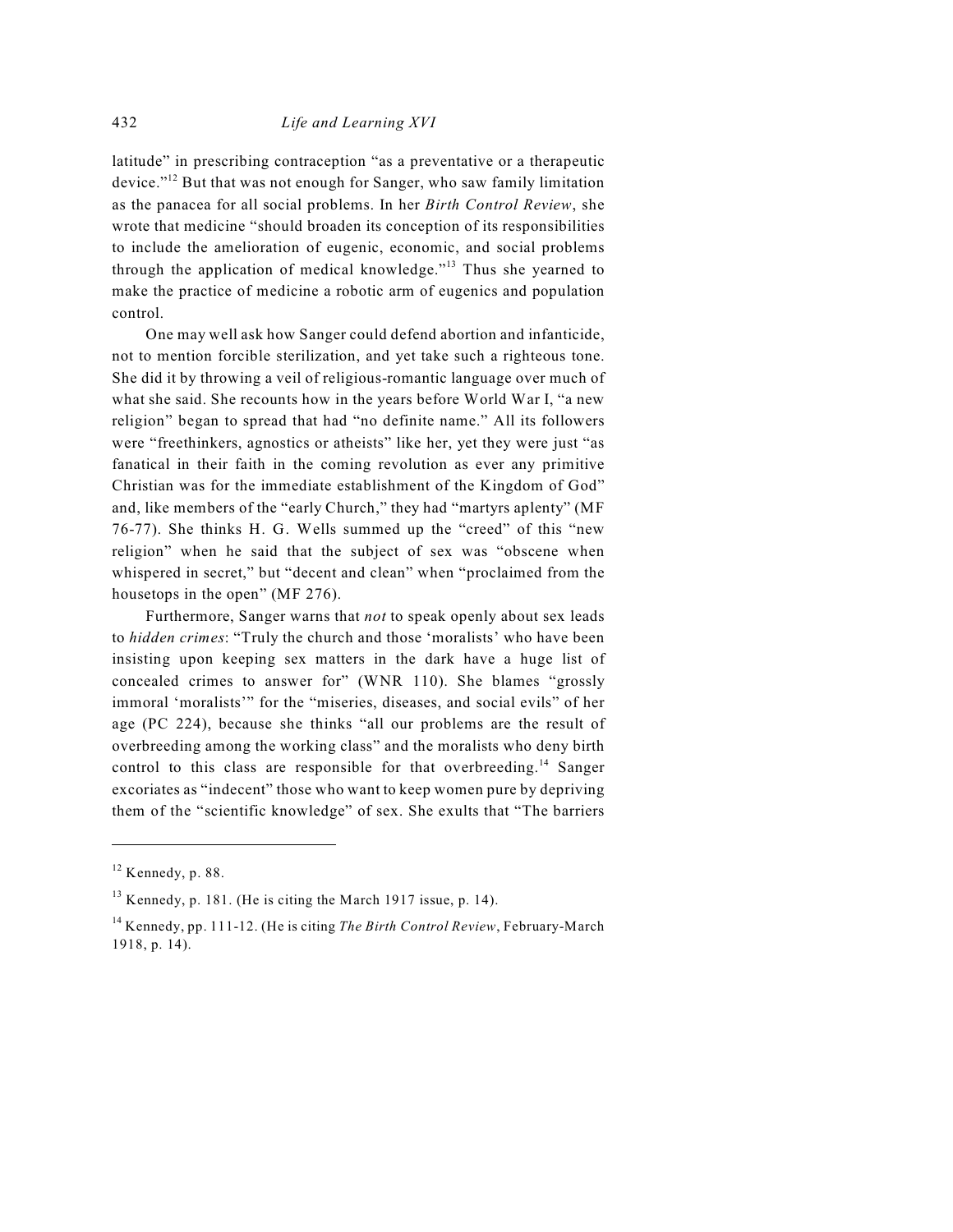of prurient puritanism are being demolished" and that the new woman is tearing "the veil of indecency" from the secrets of sex, revealing them in all "their purity," as well as blasting her way "through the debris of crumbling moral and religious systems toward freedom." In a few years, she predicts, the obscenity laws will be "ridiculous in the public mind" and sex-education will "make the race completely free" (WNR 224-25, 187-88). It was the "union of science and romanticism" in Sanger's rhetoric, one scholar notes, that made Americans accept the sexual revolution she preached.<sup>15</sup>

Sanger scorned such minor political victories as the women's vote and equal pay for equal work. Women must "create a new and a better order," she announces, by solving the "problem of motherhood." She explains that control of fertility and sexual knowledge will work together to "lift woman" to "spiritual heights," to a "plane" inconceivable to "those holding fast to the old standards of church morality." Once modern woman learns about "the power of the sex force, its use, its abuse," she will create a "new sex morality" to be the "glory of our sexual natures" (WNR 5-6, 94-95, 167, 181-85). A lot of this mystical language about sex comes out of Sanger's reading of Edward Carpenter, Havelock Ellis, and the Swedish feminist Ellen Key.<sup>16</sup> Later she adds mysteriously that invisible "forces" are helping the new woman: "the vision is clear, the faith deep, forces unseen rally to assist and carry one over barriers which would otherwise have been insurmountable" (WNR 212). Sanger cannot conceive that the "forces unseen" assisting her might be the powers of darkness.

When the new woman has rid society of the "old systems of morals" and "Dark-Age religious concepts," Sanger exclaims fervidly, she will create "a new race" that is "spiritually free and strong enough to break the last of the bonds of intellectual darkness." In this race will arise "a Jesus" who does not "die upon the cross" (WNR 70, 170, 234). She claims to be "certain" that Jesus himself, if he were alive, would champion the birth control movement, for it was "never the intention of the founder of the Christian religion to impose a hard and set sexual code upon the human

 $15$  Kennedy, p. 71.

 $16$  Kennedy, pp. 13, 29.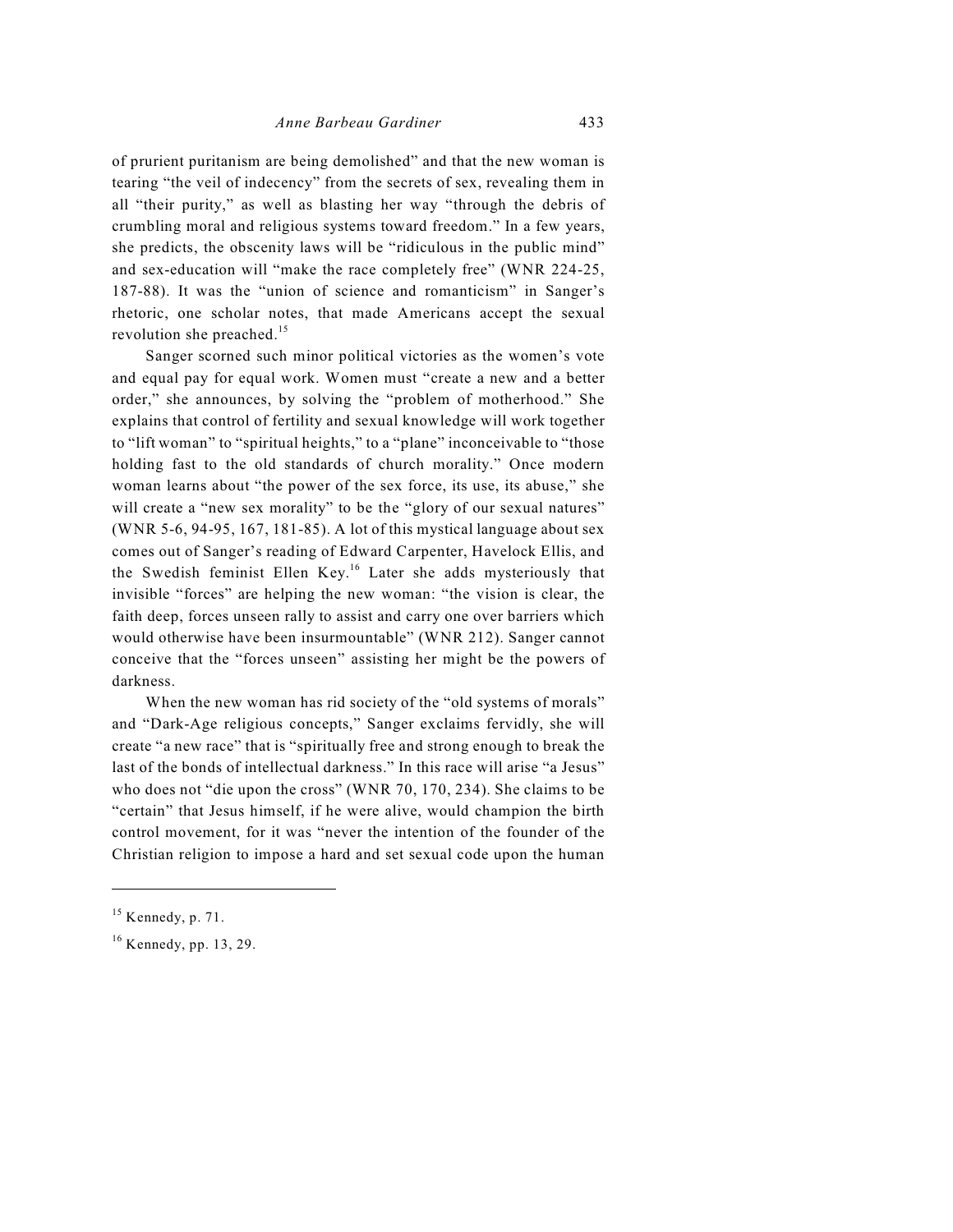race." He who "attached so little importance to the sins of the flesh" would surely find his "religion of love and brotherhood" better expressed in her "clinics" and in "scientific progress," than in cathedrals and rituals (MF 348).<sup>17</sup> Curiously, in such passages Sanger sounds a lot like liberal Christians of our own time, e.g., Daniel Maguire, Tom Davis, Daniel Dombrowski, Robert Deltete, and others who defend abortion on demand on specious religious grounds.

In *Pivot of Civilization*, Sanger sets Christ against age-old Christianity: she boasts that her allies among the "enlightened clergy" –such as William Inge, Dean of St. Paul's–agree with her repudiation of traditional Christian morality: "Sincere and thoughtful defenders and exponents of the teachings of Christ now acknowledge the falsity of the traditional codes and their malignant influence upon the moral and physical wellbeing of humanity" (PC 242-43). She claims that the removal of "ethical dogmas of the past" will make possible a religion of "self direction and salvation" (PC 250-51).

Besides trying to dragoon the Lord Jesus Christ into her sexual revolution, Sanger also uses specifically Christian language to narrate *My Fight for Birth Control*. She compares herself to the Good Samaritan, saying that when "doctors and nurses and social workers" saw woman's plight and passed by "on the other side," she stopped to help. She glories that her word has gone round the world "to herald the coming of a new dawn," that she suffered "a spiritual crucifixion," that her sister Ethel was a "martyr" for the cause, and that a doctor who instructed others in birth control was her "missionary" (MF 56, 83, 92, 167, 317). Several times she repeats that the birth-control movement has been her "crusade" (MF 85, 158, 299, 313). She also depicts her movement as a Church that gathers in all manner of believers: "Jews and Christians, Protestants and Roman Catholics alike made their confessions to us, whatever they may have professed at home or in church." She is spreading a "gospel of voluntary motherhood" that will renew all things, even though the "minister" who

<sup>&</sup>lt;sup>17</sup> Daniel C. Maguire, Sacred Choices: the Right to Contraception and Abortion *in Ten World Religions* (Minneapolis MN: Fortress Press, 2001); Tom Davis, *Sacred Work: Planned Parenthood and Its Clergy Alliances* (New Brunswick NJ: Rutgers Univ. Press, 2005); Daniel Dombrowski and Robert Deltete, *A Brief, Liberal, Catholic Defense of Abortion* (Urbana IL: Univ. of Illinois Press, 2000).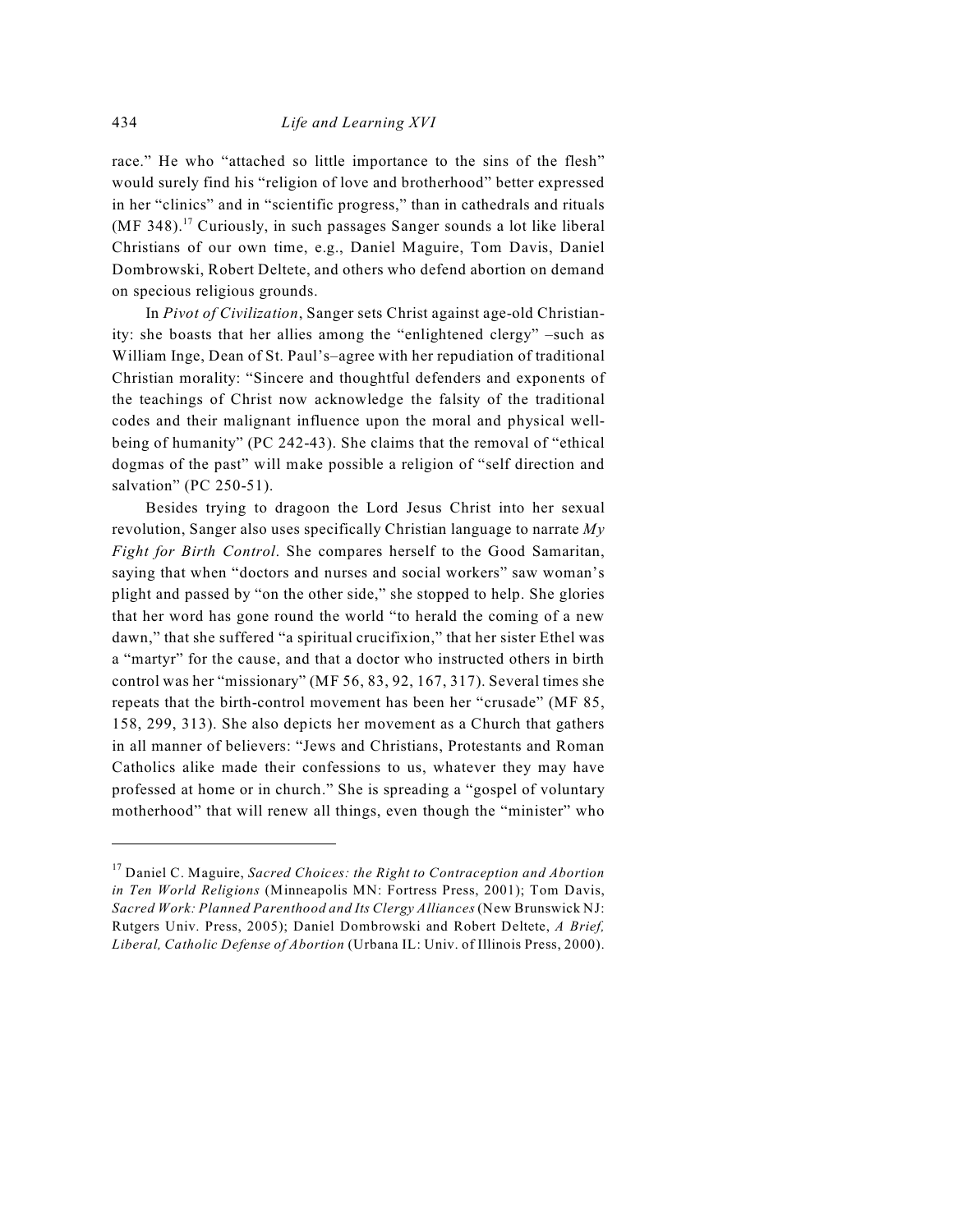tries "to keep abreast of the times" and proclaims her message "from the pulpit" does not yet fully realize its "regenerating import" (WNR 154, 223-24). For by "controlling birth" the new woman will "remake the world" into something thoroughly "feminine": "hers is not to preserve a man-made world, but to create a human world by the infusion of the feminine element into all of its activities" (WNR 99).

Sanger's pervasive use of religious language in 1931 was part of her campaign to win over religious liberals. At the time she wrote *My Fight for Birth Control*, she was lobbying "individual Protestant clergymen" and sending "representatives to nearly every church convention in the  $1930s$ ."<sup>18</sup> Through contacts, she placed articles in denominational publications and introduced resolutions at church conventions, where she had representatives distributing her literature. The clergymen who supported her were also those who had bought into a Darwinian worldview. In 1935, when a Catholic cardinal condemned birth control as being against divine law, around a dozen Protestant and Jewish clergymen replied, "that God is revealed in the endless sweep of evolution," and birth control simply gives "sight and intelligence to what in nature is a blind and groping impulse," and therefore represents "an evolutionary advance sanctioned by the Deity."<sup>19</sup> Birth control would soon become an industry managed by doctors, pharmacists, insurance companies and populationcontrol groups, all of whom saw population control as the panacea for social problems.<sup>20</sup>

Sanger's campaign succeeded beyond her dreams, and she quickly moved to the next step. By 1932, she was instructing her staff physicians to make referrals to hospitals whenever a so-called "therapeutic abortion" was indicated. Her biographer Ellen Chesler observes that "Medical standards for determining when a pregnancy might endanger life were considerably more lenient at this time than they became after World War II," and abortions "became so widespread during the Depression that they provoked a conservative reaction in the 1940s." Even so, Planned Parenthood would give referrals for illegal abortions right into the 1960s.

<sup>20</sup> Franks, *Sanger's Eugenic Legacy*, p. 212.

 $18$  Kennedy, pp. 168-89.

<sup>&</sup>lt;sup>19</sup> The New York Times (16 December 1935), p. 14, cited in Kennedy, p. 143.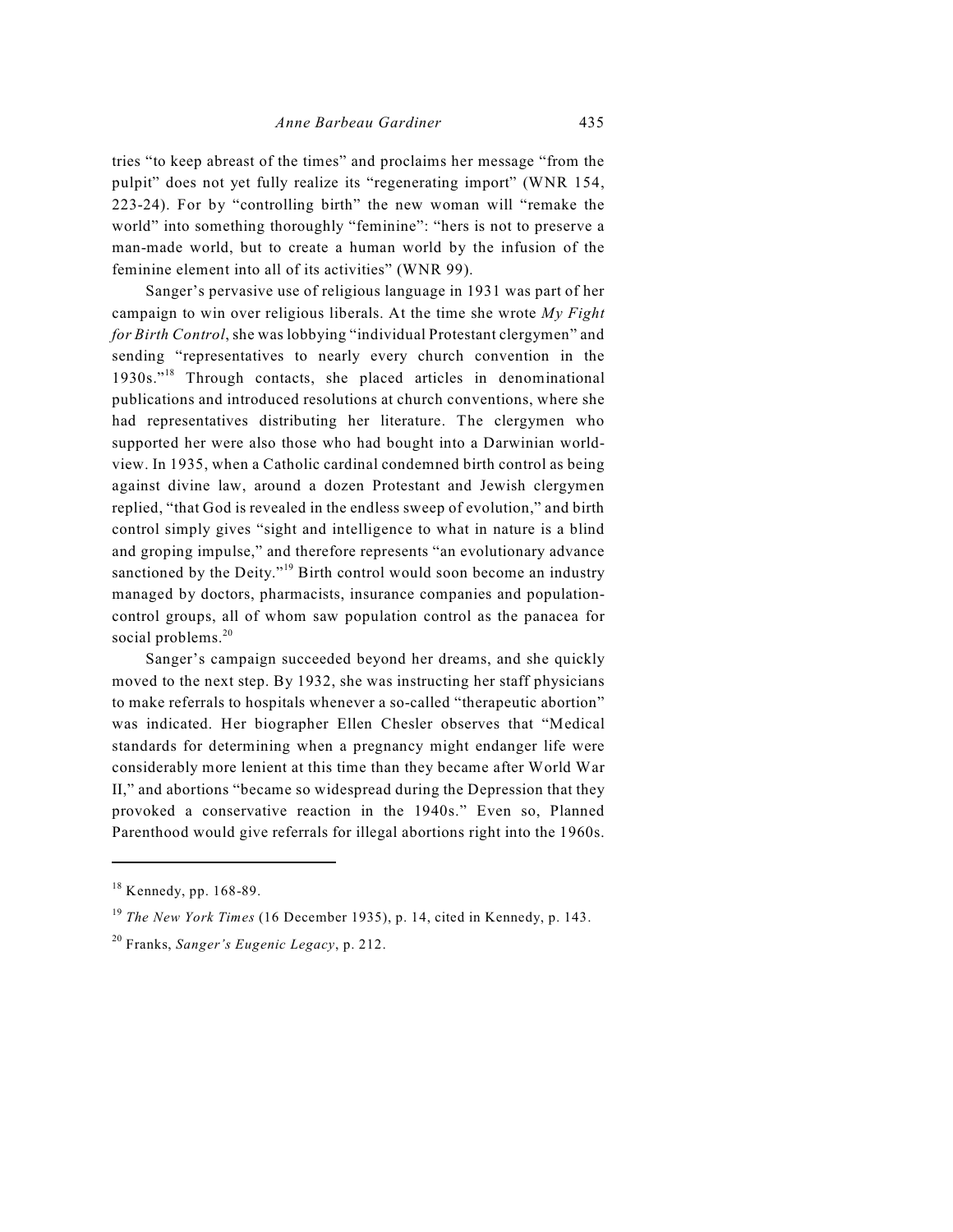A Planned Parenthood administrator remarked that the "unofficial abortion referral policy," which she assumed had been there in Sanger's time, showed their deep commitment to the "right of women to autonomous control over their own bodies."<sup>21</sup>

Occasionally Sanger speaks of *gods* in the plural, as when she recounts that she put her work "into the hands of the gods" and trusted "the gods to do the rest." She calls sexologist Havelock Ellis "a veritable god" and refers to a "universal intelligence" that makes the success of birth control inevitable: "We are all in the same current of evolution" (MF 58, 85, 101, 344). All her glancing references to gods, unseen forces, irresistible evolution, and universal intelligence can easily be explained. From the 1920s Sanger dabbled in the occult to combat her "periodic bouts of depression." She saw her visits to theosophists and fortune-tellers as compatible with her atheism because, she said, "science and mysticism" can "coexist." Chesler writes that Sanger was especially drawn to "Rosicrucianism, then a fashionable mystical cult among British intellectuals to which Havelock Ellis had first introduced her in London." This cult offered a course of meditation for reaching the "god within," allowing Sanger to persuade herself that she possessed a "spark of divinity."22

Due to the solace she had found in the occult, as well as in Demerol and alcohol (two substances to which she was addicted), $^{23}$  Sanger would defend the indefensible to the onset of senility. In the 1950s, she returned to Rosicrucianism and became convinced that she would not die because she "embodied the aspirations of all women on earth" and was "their chosen agent of liberation."<sup>24</sup> Yet she died for all that on Sept. 6, 1966.

In conclusion, infanticide, abortion and birth control were, for Sanger, an undivided, unholy trinity. Although she argued that the path of "evolution" was from infanticide to abortion to birth control, this was a strategy to legitimize birth control and make way for the other two. The

 $24$  Chesler, p. 418.

<sup>&</sup>lt;sup>21</sup> Ellen Chesler, *Woman of Valor: Margaret Sanger and the Birth Control Movement in America* (New York NY: Simon and Schuster, 1992), pp. 300-02.

<sup>&</sup>lt;sup>22</sup> Chesler, pp. 133-35, 172, 234, 395, 500 n11.

 $23$  Chesler, pp. 417, 457.